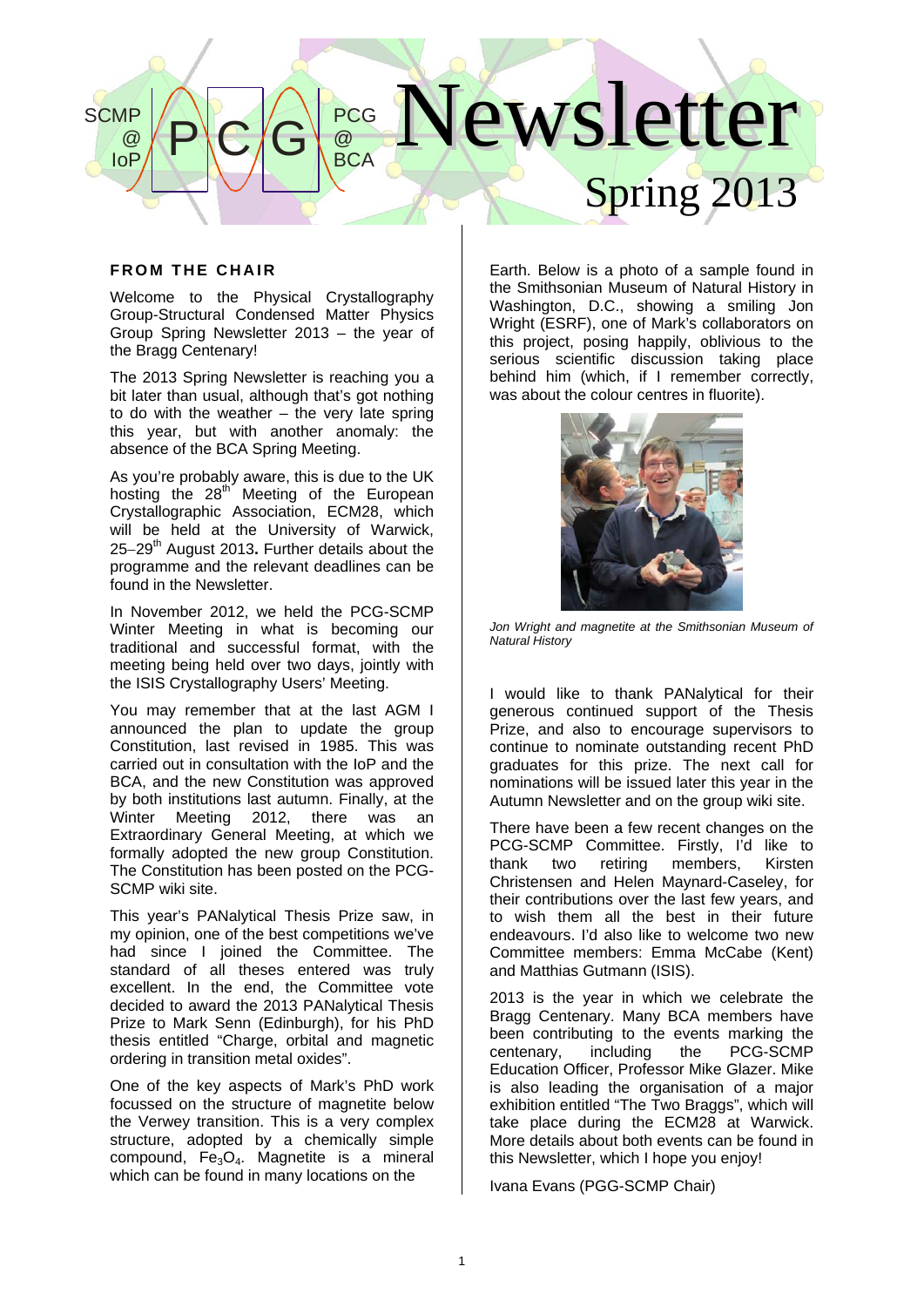# **ANNOUNCEMENTS**

**PANalytical Thesis Prize 2013** 



The PANalytical Thesis Prize 2013 has been awarded to Mark Senn (School of Chemistry and Centre for Science at Extreme Conditions at the University of Edinburgh), for his PhD thesis entitled "Charge, orbital and magnetic ordering in transition metal oxides".



*Mark Senn, winner of the PANalytical Thesis Prize 2013* 

Here is a description of his thesis in his own words:

'I have used both single crystal and powder diffraction data collected at central facilities in Grenoble and those located at the Rutherford Appleton laboratory to probe the structureproperty relationship in a variety of transition metal oxides.

The focus of my PhD was been that of the low temperature structure of magnetite ( $Fe<sub>3</sub>O<sub>4</sub>$ ) which is linked to the well know metal to insulator phase transition that occurs at ~125 K (The Verwey transition) and has long been cited as the first example of charge ordering. The extremely complex nature of the low temperature structure, severe crystal twinning and presence of multiple scattering makes the crystallography very challenging and for this reason the structure has remained unsolved for over 70 years. With help from Jon Wright at ID11, ESRF we performed a highly precise single crystal diffraction study of this structure using a grain of magnetite no large than 20 µm. Our approach has been to reduce the amount of twinning through experimental methods, and use group theory to correctly model any residual twin domains. I have analysed the structure which has 168 internal degrees in terms of the local coordination environments such as the  $Fe<sup>2.5+</sup>O<sub>6</sub>$  octahedra and in terms of the normal lattice modes. Our results confirm the presence of charge

ordering at low temperatures in magnetite explaining why it undergoes a metal to insulator transition. However, we have discovered that the charge ordering is only stabilised by a novel three-site orbital interaction of two  $Fe^{3+}$  and one  $Fe^{2+}$ . These three-site interactions account for the large offcentre distortions in the crystal structure of magnetite below the Verwey transition explaining why it is also a ferroelectric material. This observation provides us with a novel mechanism to realise new multiferroic materials in transition metal oxides.'

# **Bursaries**

The PCG-SCMP members are eligible to apply for bursaries to enable or help them attend scientific conferences. Applications are made to the main organisation to which the young scientist belongs (the BCA or the IoP).

Applications can be submitted to the IoP throughout the year, but will be considered by the Group Committee on a quarterly basis (and therefore should reach the  $IOP$  by  $1<sup>st</sup>$  March, 1<sup>st</sup> June, 1<sup>st</sup> September and 1<sup>st</sup> December).

For more information and application instructions, please visit the relevant web pages of your main organisation:

http://crystallography.org.uk/bursary

or

http://www.iop.org/about/grants/research\_stud

# ent/page\_38808.htm

Successful bursary applicants are expected to produce a short written report on the meeting, which may be published in the PCG-SCMP Newsletter.

#### **FUTURE MEETINGS**

## **European Crystallographic Meeting 25th29th August 2013**

Registration for the  $28<sup>th</sup>$  Meeting of the European Crystallographic Association is now open. ECM28 will be held in the UK at the University of Warwick, 2529 August 2013**.** 

The program of the meeting can be viewed at:

http://ecm28.ecanews.org/programme/

## **ECM28 Satellite Meetings**

There are a number of satellite meetings and symposiums of ECM28 that may be of interest to PCG-SCMP members**.**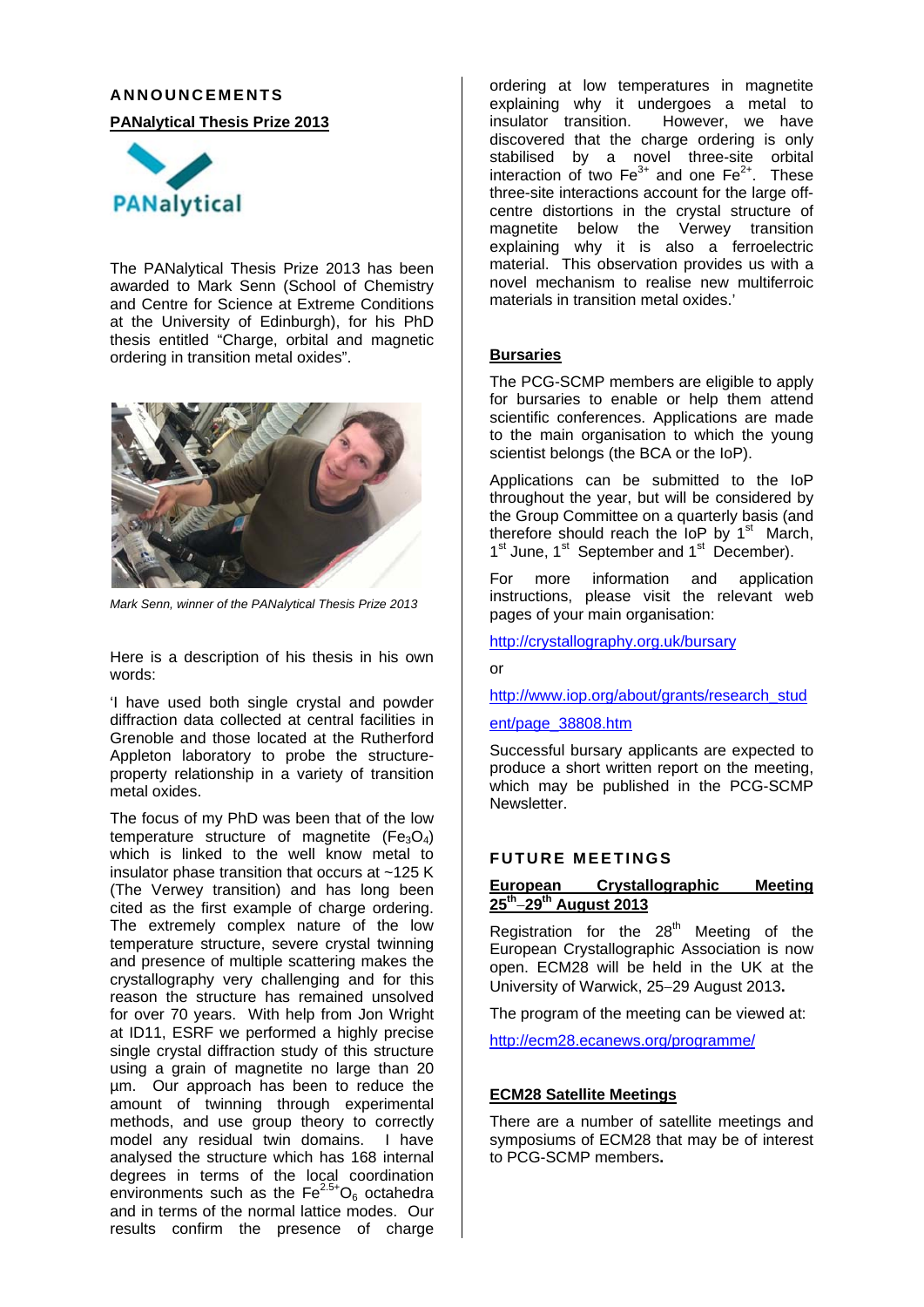## **Local Structure of Crystalline Materials Using PDF Analysis, 30th31st August 2013**

The aim of this workshop is provide an introduction to total scattering/PDF analysis of crystalline materials.

The topics covered will include: how to collect the diffraction data, how to produce the corrected total scattering and how to model the data and extract the useful information. It is hoped the final programme will be modified to meet the needs of the workshop participants.

The workshop will be held over two full days starting in the morning of the 30<sup>th</sup> August after the main ECM meeting. The registration fee (including tea, coffee and lunch on both days and possibly dinner on the  $30<sup>th</sup>$  August if it fits in the cost) is currently planned to be  $€125$ .

Registration (including accommodation bookings not included in the registration fee) will be via the ECM28 website.

Further details will be posted on the PCG-SCMP wiki as they become available.

http://www.pcgscmp.org/Meetings/PDFworkshops2013

## **European Young Crystallographers**  Satellite Meeting, 25<sup>th</sup> August

The European Young Crystallographers Satellite Meeting will take place at ECM28, Salemie Meeting with take place of  $25^{th}$  August 2013. This satellite meeting will be the first of its kind at a European level and will run from 9.00 am to 5.00 pm, with three sessions dedicated to young crystallographers (anyone under the age of 35) presenting their work.

This meeting is organised by the European Young Crystallographers' General Interest Group and the Young Crystallographers' Group of the British Crystallographic Association, in order to promote interaction between up-and-coming and more established crystallographers. We feel that this satellite meeting is an extremely valuable event for young researchers and believe that it will help create a network for young crystallographers, enabling them to communicate their research in an informal environment and to establish connections with other young crystallographers. Given the significance of 2013 to many crystallographers around the world with the Bragg centenary, we want to ensure that we celebrate the contributions of younger members and to continue promoting the fantastic work of these up-and-coming scientists.

## **A Special Symposium to Mark the Bragg Centenary 26<sup>th</sup> August**

The ECM28 will host a special symposium organised by the Bragg Lecture Fund Committee to mark the Bragg Centenary, on  $26<sup>th</sup>$  August 2013.

The Bragg Lectures are usually awarded by the committee every three years, but to mark this special anniversary, three lectures have been awarded for a symposium at the ECM 28 meeting in Warwick in 2013; these are: Prof. John Jenkin,



biographer of William and Lawrence Bragg (La Trobe University, Australia), Dr. Airlie McCoy, (University of Cambridge), and Prof. Bill David (ISIS Facility RAL and University of Oxford).

# **NEWS**

# **Powder Diffraction on Mars**

Members may also be interested in the milestone reported by NASA late last year, the first diffraction pattern collected on another planet. Collected on the 'Curiosity' rover's CheMin instrument, a suitcase-sized powder diffraction and fluorescence instrument sent along with nine other instruments to the red planet.

The specific sample for CheMin's first analysis was soil Curiosity scooped up at a patch of dust and sand that the team named Rocknest. The sample was processed through a sieve to exclude particles larger than 0.006 inch (150 micrometers), roughly the width of a human hair. The sample has at least two components: dust distributed globally in dust storms and fine sand originating more locally.

http://www.jpl.nasa.gov/news/news.php?releas e=2012-341#7

# **EDUCATION**



# **The Two Braggs Exhibition**

Approximately 100 years ago in Germany Max Theodor Felix von Laue (1879-1960), Paul Karl Moritz Knipping (1883-1935) and Walter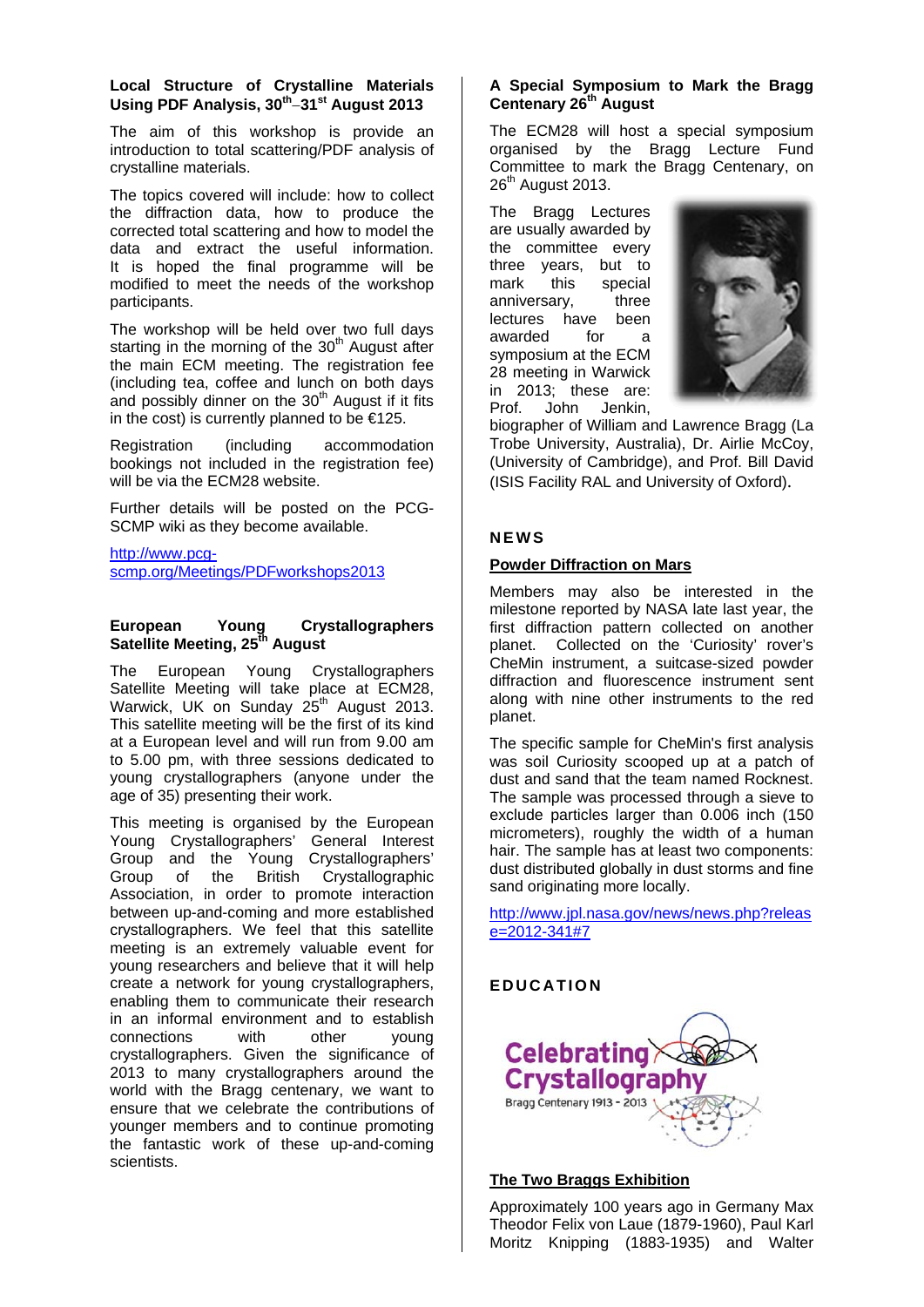Friedrich (1883–1968) showed that X-rays could be diffracted by crystals. Laue was subsequently awarded the Nobel Prize in Physics in 1914.

Following this discovery, the unique partnership, father and son, William Henry Bragg (1862-1942) and William Lawrence Bragg (1890-1971) in England, successfully showed how X-ray diffraction could lend itself to the solution of crystal structures, for which they shared the Nobel Prize in Physics in 1915.

To celebrate their achievements in this centenary year I am in the process of planning a major exhibition devoted to both of them as an adjunct to the ECM at the University of Warwick in the last week of August. The intention is to make it available not only to participants at the ECM, but also to the general public. The exhibition will show for the first time historic equipment (including the ionisation spectrometers designed by W.H. Bragg), their notebooks, photographs, honours (including Nobel certificates), and letters. Both Braggs were competent amateur artists and members of the Bragg family will be lending a number of their artworks for display.

Mike Glazer

## **The Structure of Stuff is Sweet**

As part of the celebrations for the Centenary of Crystallography, the BCA, STFC and Diamond Light Source created an outreach stand for the Big Bang Fair in the eXcel Centre in London. This fair is held annually over four days, and attracts over 75,000 students and families to the venue to learn about science and engineering.

Our stand was called 'The Structure of Stuff is Sweet', and had many different interactive activities for all to enjoy.



*The Structure of Stuff is Sweet exhibition, The Big Bang Fair, London* 

The fantastic replication of the Braggs' experiment using marbles by Mike Glazer proved to be particularly popular, as were the free marshmallow unit cells! Over 30 BCA members gave up their time and energy (including our very own President!) inspiring young and old alike to learn more about crystals and their intricate structures. The support from Neville Hollingworth at the STFC, Laura Holland at Diamond and particularly the tireless efforts of Ross Harrington (BCA Education Officer) made this whole event possible.



*Mike Glazer working hard at The Structure of Stuff is Sweet exhibition* 

The fantastic volunteers and organisers were all vital to the success of this event, and the feedback from attendees was very positive. We have been approached to run further events, so keep your eyes peeled for more information in future BCA emails.

Clare Murray

You can catch 'The Structure of Stuff is Sweet' at the British Science Festival  $9^{th}$ -12<sup>th</sup> September.

#### **International Year of Crystallography**

![](_page_3_Picture_16.jpeg)

As announced in the Autumn Newsletter, the UN has ratified that 2014 will be the International Year of Crystallography.

Efforts are being coordinated through the website, and members can take part by adding their events to the calendar and by contributing educational resources.